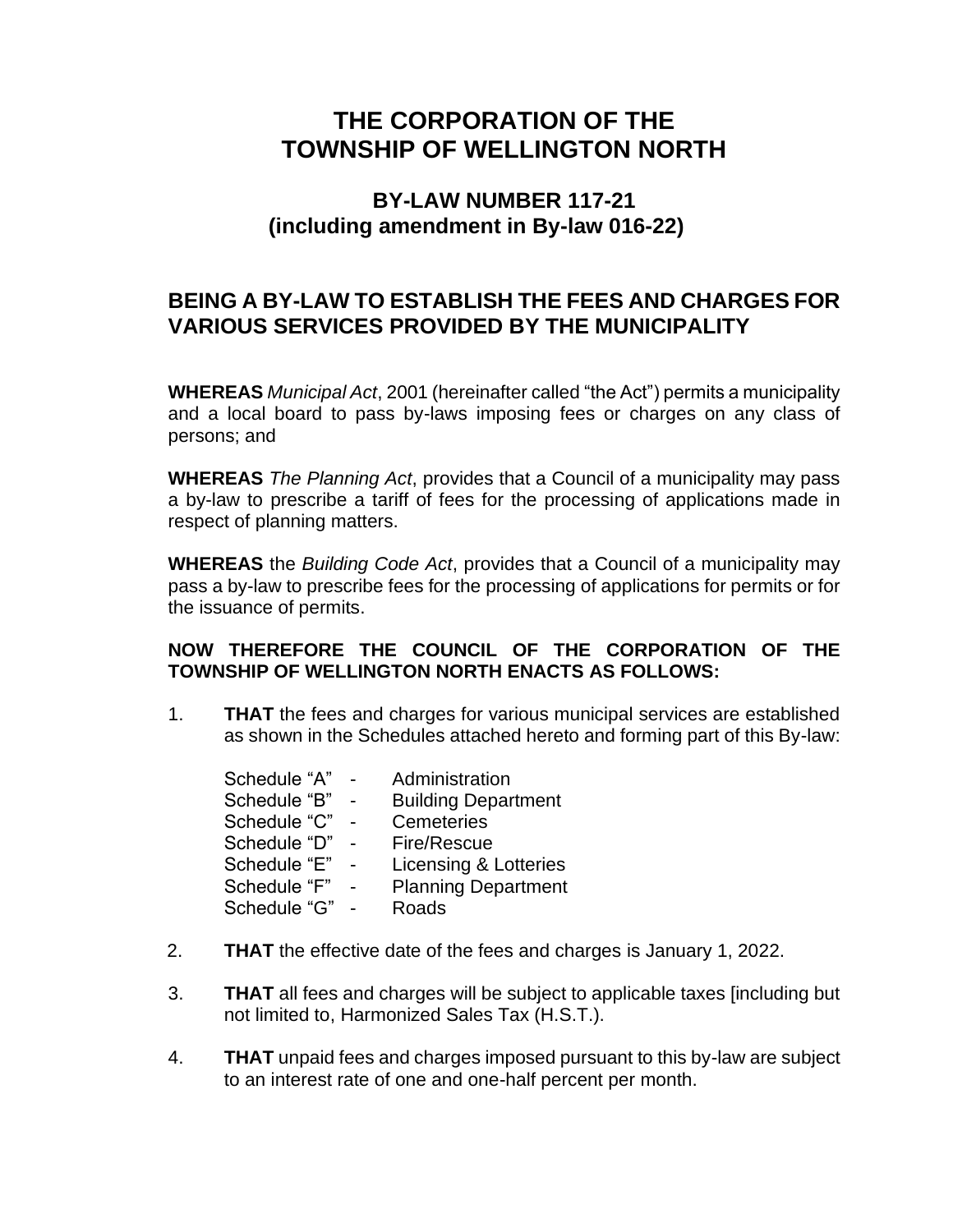- 5. **THAT** all charges payable under this by-law including taxes, interest and collection costs constitute a debt of the person or persons charged and if unpaid, where permissible, shall be added to the tax roll for any property in the Township of Wellington North owned by such person or persons and may be collected in the same manner as taxes, in accordance with the *Municipal Act*, 2001.
- 6. **THAT** this by-law shall be known as the "Fees and Charges By-law".
- 7. **THAT** this by-law shall come into force effective January 1, 2022.
- 8. **THAT** By-law Number 103-20, and amending By-law 015-21, be repealed on January 1, 2022.

#### **READ A FIRST, SECOND AND THIRD TIME AND FINALLY PASSED THIS 13TH DAY OF DECEMBER, 2021.**

**ANDREW LENNOX, MAYOR**

**KARREN WALLACE, CLERK**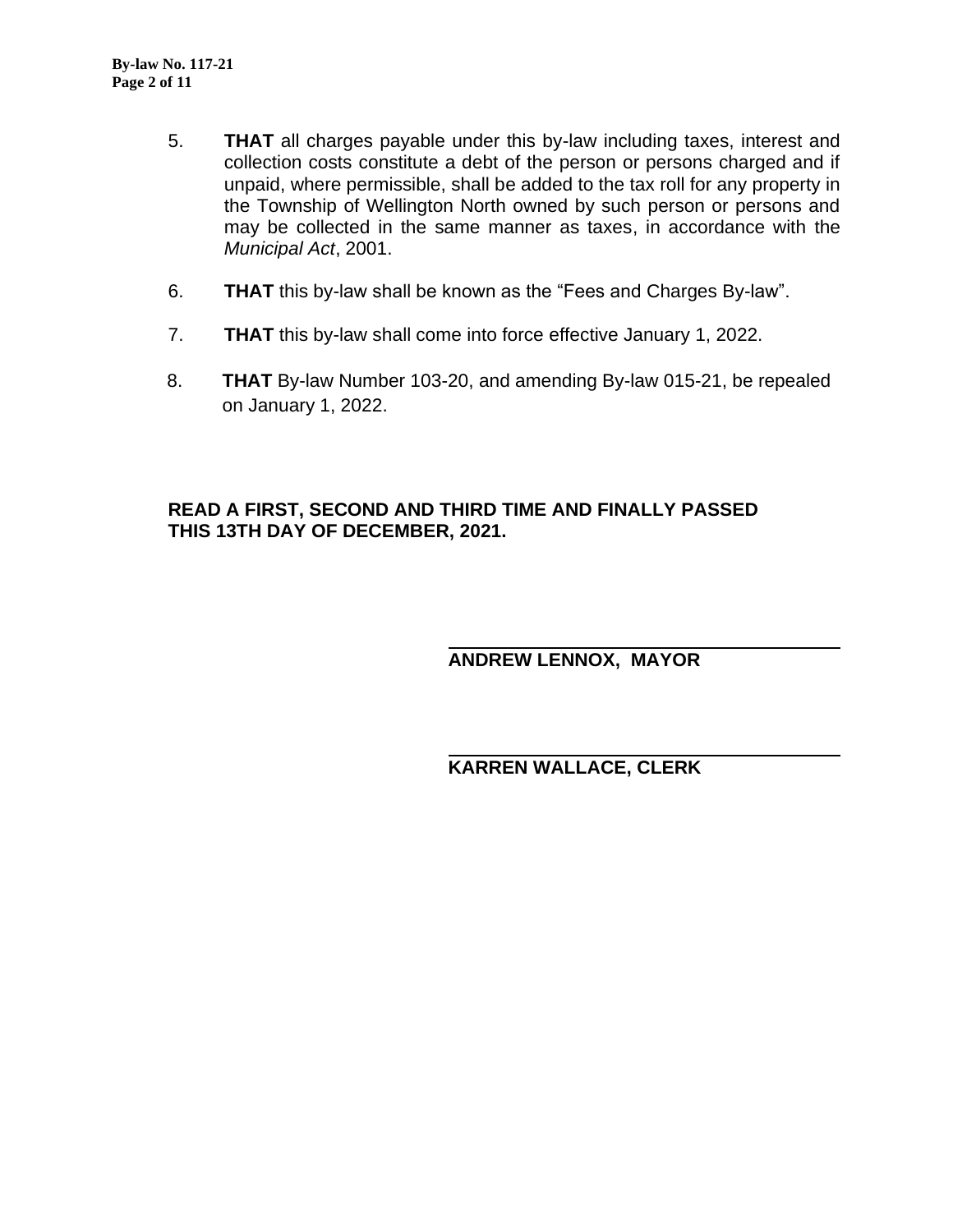#### **SCHEDULE "A" ADMINISTRATION**

| <b>DESCRIPTION</b>                       | FEE                                    |
|------------------------------------------|----------------------------------------|
| Marriage Licence                         | \$125.00                               |
| <b>Certification of Documents</b>        | \$10.00 per document                   |
| <b>Commissioning of Documents</b>        | No Charge                              |
| (Municipal Forms Only)                   |                                        |
| <b>Commissioning Documents</b>           | \$30.00 per document                   |
| <b>Completion of Pension Forms</b>       | No Charge*                             |
| (Township resident only*)                | \$30.00 per document - Non Residents   |
| Fax Charges                              | \$1.00 per page local                  |
|                                          | \$2.00 per page long distance          |
| Flags                                    |                                        |
| <b>Wellington North</b>                  | \$100.00                               |
| Canadian Flag                            | \$50.00                                |
| Freedom of Information                   | application fee plus<br>\$5.00         |
| Requests (legislated fees)               | disbursements (i.e. photocopying) plus |
|                                          | Record Preparation at \$12.55 per      |
|                                          | quarter hour                           |
|                                          | \$500.00                               |
| <b>NSF Cheque Charge</b>                 | \$30.00                                |
| Photocopies $(8\frac{1}{2} \times 11)$   | Black and White \$0.25 per page        |
|                                          | Colour<br>\$1.50 per page              |
| Tax Certificate (required for            | \$50.00                                |
| purchase and sale of properties)         |                                        |
| <b>Tax Account Statement or Bill</b>     | \$10.00                                |
| Reprint (required for personal           |                                        |
| income tax purposes)                     |                                        |
| <b>Tax Sale Proceedings</b>              | \$250.00                               |
|                                          | Administration Fee Plus Cost recovery  |
|                                          | of fees and disbursements as charged   |
|                                          | by consultants and solicitors          |
| <b>Burial Permit</b>                     | \$15.00                                |
| Fee for services provided by             | \$50.00                                |
| municipal employees per hr per           |                                        |
| employee                                 |                                        |
| Tax Arrears Penalties & Interest         | Refer to current Tax Rates By-law      |
| Civic Addressing                         |                                        |
| 911 Sign                                 | \$25.00                                |
| 911 Post                                 | \$20.00                                |
| <b>Electric Vehicle Charging Station</b> | Level 2: \$0.04/minute                 |
|                                          | Level 3: \$0.25/minute                 |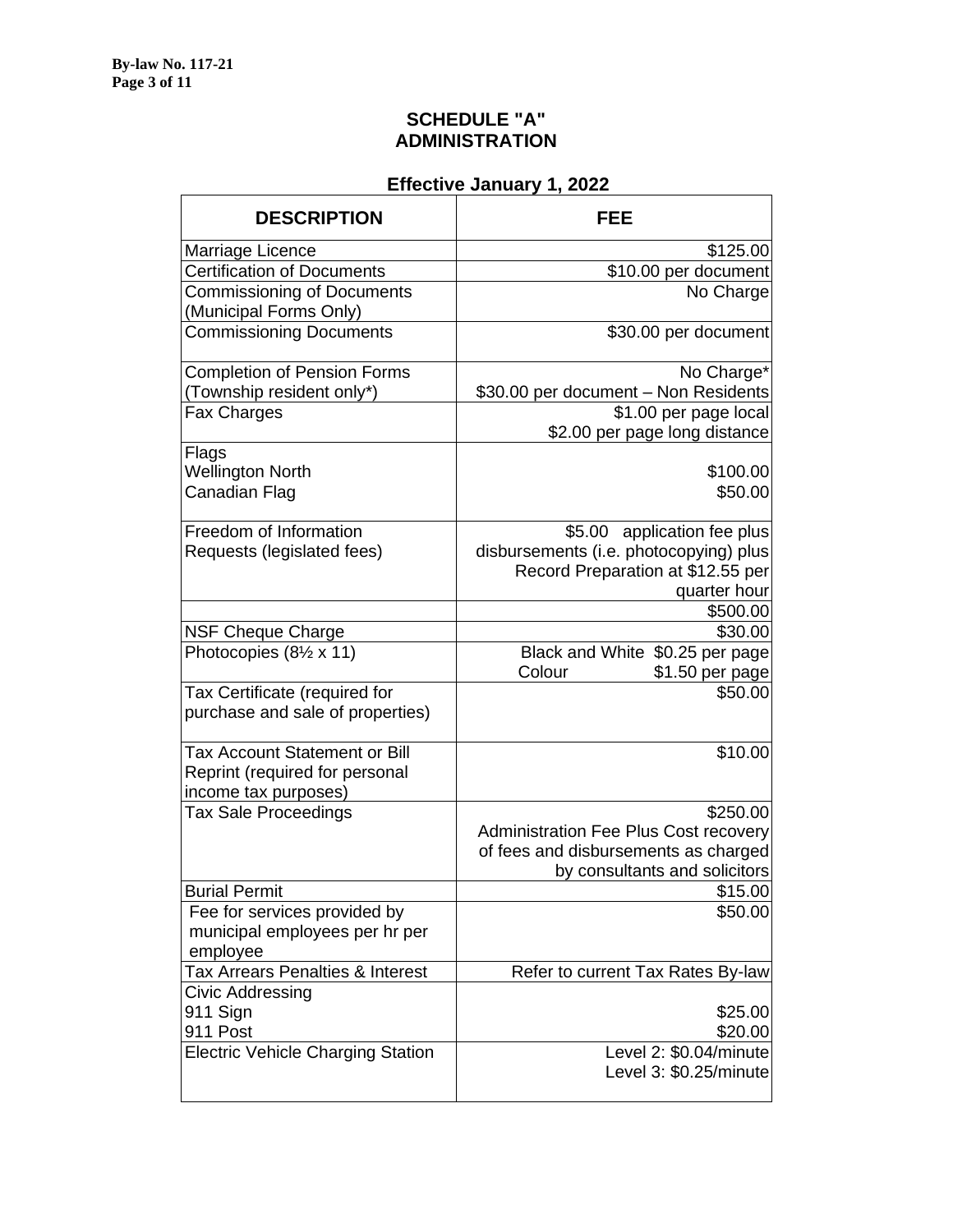#### **SCHEDULE "B" BUILDING DEPARTMENT**

| <b>SECTION</b><br>NO. | <b>DESCRIPTION</b>                                                | <b>FEE</b>  |                  |
|-----------------------|-------------------------------------------------------------------|-------------|------------------|
|                       |                                                                   | Per Sq. Ft. | Admin.<br>Fee    |
| 1.1                   | Assembly and Institutional Occupancies (Group A & B)              |             |                  |
|                       | a) New construction                                               | .91         | \$260.00         |
|                       | b) Renovation/alteration less than 500 Sq. Ft.                    | .00         | \$260.00         |
|                       | c) Renovation/alteration greater than 500 Sq. Ft.                 | .45         | \$260.00         |
| 1.2                   | Residential Occupancies (Group C) New Construction                |             | <b>FLAT RATE</b> |
|                       | a) Single family detached                                         |             | \$3,000.00       |
|                       | b) Semi-detached/Row-house per unit                               |             | \$2,200.00       |
|                       | Apartment per unit<br>C)                                          |             | \$1,200.00       |
| 1.3                   | Residential Occupancies (Group C) Addition/Renovation             |             |                  |
|                       | d) New construction                                               | .91         | \$260.00         |
|                       | e) Basement with ceiling height $\geq 6' - 11''$ (2,100 mm)       | .32         | \$260.00         |
|                       | Renovation/alteration less than 500 Sq. Ft.<br>f)                 | .00         | \$260.00         |
|                       | g) Renovation/alteration greater than 500 Sq. Ft.                 | .32         | \$260.00         |
|                       | h) Attached garage or carport                                     | .39         | \$260.00         |
|                       | Detached garage or carport<br>i)                                  | .39         | \$260.00         |
|                       | j)<br>Accessory building                                          | .19         | \$130.00         |
|                       | k) Deck/porch/veranda                                             | .19         | \$130.00         |
| 1.4                   | Business and Mercantile Occupancies (Group D & E)                 |             |                  |
|                       | a) New construction                                               | .91         | \$260.00         |
|                       | b) Renovation/alteration less than 500 Sq. Ft.                    | .00         | \$260.00         |
|                       | c) Renovation/alteration greater than 500 Sq. Ft.                 | .39         | \$260.00         |
| 1.5                   | Industrial Occupancies (Group F)                                  |             |                  |
|                       | a) New construction                                               | .52         | \$260.00         |
|                       | b) Renovation/alteration less than 500 Sq. Ft.                    | .00         | \$260.00         |
| 1.6                   | Renovation/alteration greater than 500 Sq. Ft.<br>C)              | .39         | \$260.00         |
|                       | <b>Agricultural and Farm Building</b>                             |             |                  |
|                       | a) New livestock buildings and additions<br>-First 10,000 Sq. Ft. | .31         | \$260.00         |
|                       | -Over 10,000 Sq. Ft.                                              | .26         | \$260.00         |
|                       | b) Livestock renovations                                          | .02         | \$260.00         |
|                       | c) Sheds/shops                                                    | .17         | \$260.00         |
|                       | d) Quonset/economy structure                                      | .12         | \$130.00         |
|                       | e) Silos/grain bins                                               | .05         | \$130.00         |
|                       | Manure storage or Pit silos<br>$f$ )                              |             |                  |
|                       | -Uncovered                                                        | .05         | \$130.00         |
|                       | -Covered                                                          | .12         | \$130.00         |
|                       | -Roof over existing                                               | .07         | \$130.00         |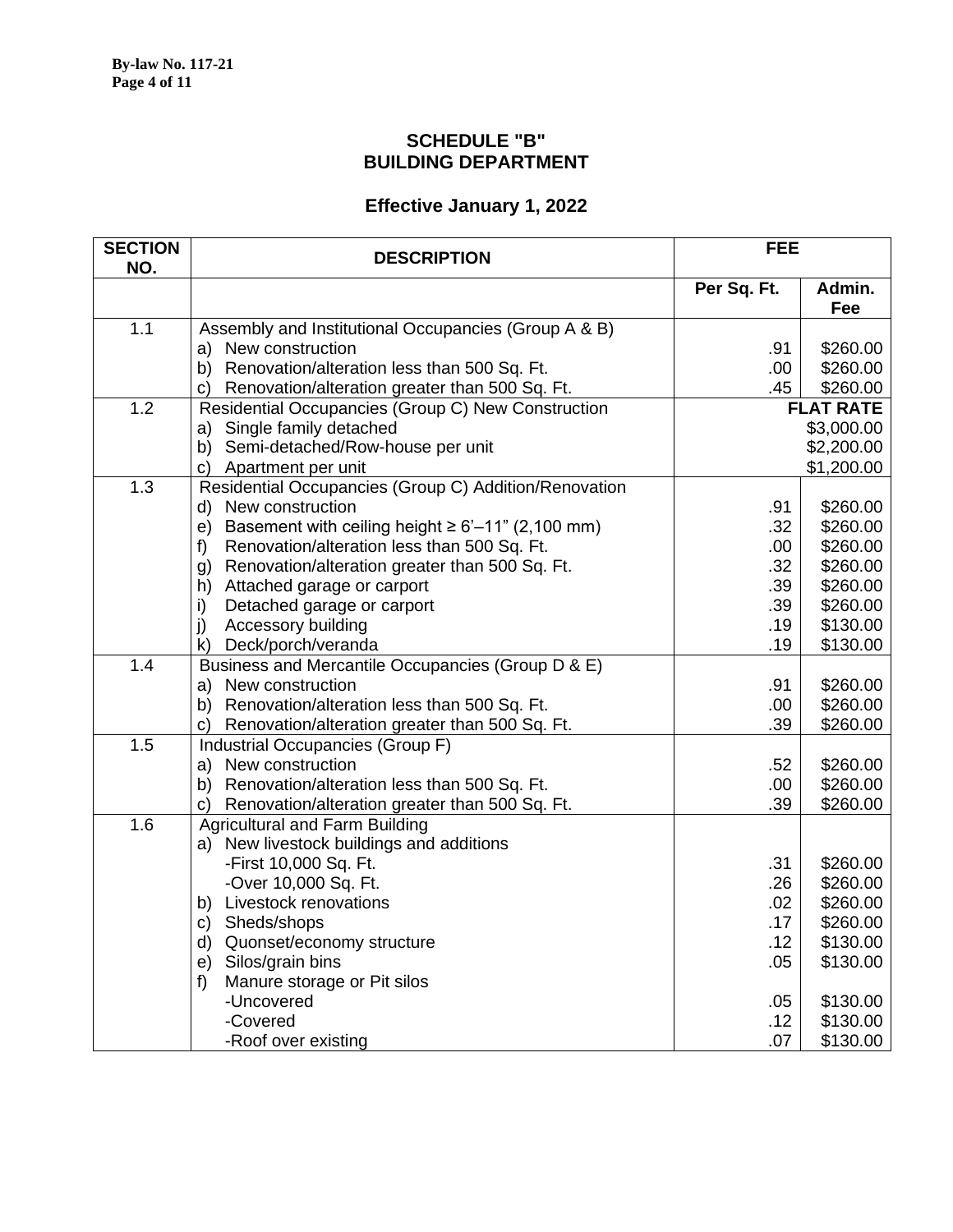#### **SCHEDULE "B" (CONTINUED) BUILDING DEPARTMENT**

#### **Effective January 1, 2022**

| <b>SECTION</b> | <b>DESCRIPTION</b>                                        | <b>FEE</b>                 |          |
|----------------|-----------------------------------------------------------|----------------------------|----------|
| NO.            |                                                           | <b>Admin. Fee</b>          |          |
| 1.7            | <b>Temporary Structure</b>                                |                            |          |
|                | a) Portables, meteorological towers, etc.                 |                            | \$260.00 |
|                | Special occasion tent<br>b)                               |                            | \$130.00 |
| 1.8            | <b>Septic Systems</b>                                     |                            |          |
|                | All classes, new or replacement<br>a)                     |                            | \$520.00 |
|                | Tank replacement<br>b)                                    |                            | \$130.00 |
|                | Leaching bed replacement<br>c)                            |                            | \$390.00 |
| 1.9            | <b>Commercial Wind Turbines</b>                           | \$260 admin. plus \$59 per |          |
|                |                                                           | \$1,000 of const. value    |          |
| 2.0            | Buildings or Structures that do not fit elsewhere in this | \$260 admin. plus \$13 per |          |
|                | Schedule                                                  | \$1,000 of const. value    |          |
| 3.0            | <b>Demolition Permit</b>                                  |                            |          |
|                | Class "A"<br>a)                                           |                            | \$130.00 |
|                | Class "B"<br>b)                                           |                            | \$520.00 |
| 4.0            | <b>Conditional Permit</b>                                 |                            |          |
|                | Full permit fee as calculated under Section 1             |                            | \$260.00 |
|                | Additional permit security may be required                |                            |          |
|                | Designated Structure the same as Section 1                |                            |          |
| 5.0            | Transfer permit                                           |                            | \$260.00 |
| 6.0            | Change of Use (no construction)                           |                            | \$130.00 |
| 7.0            | Reapplication                                             |                            | \$130.00 |
| 8.0            | Inspection of wood burning appliance installation         |                            | \$130.00 |
| 9.0            | Pool Enclosure Fence                                      |                            | \$130.00 |
| 10.0           | L.L.B.O. inspections and letters for occupant loads       |                            | \$130.00 |
| 11.0           | Certificate of Compliance - Building and Zoning           |                            | \$100.00 |
| 12.0           | Works Damage/Lot Grading where applicable                 | <b>Deposit</b>             | Fee      |
|                |                                                           | \$1,900.00                 | \$100.00 |

#### **NOTE TO SCHEDULE**

An investigation fee equal to the applicable building permit fee shall be applied where work has commenced prior to the issuance of the required building permit in addition to the building permit fee to be charged when permit is issued, at the discretion of the CBO.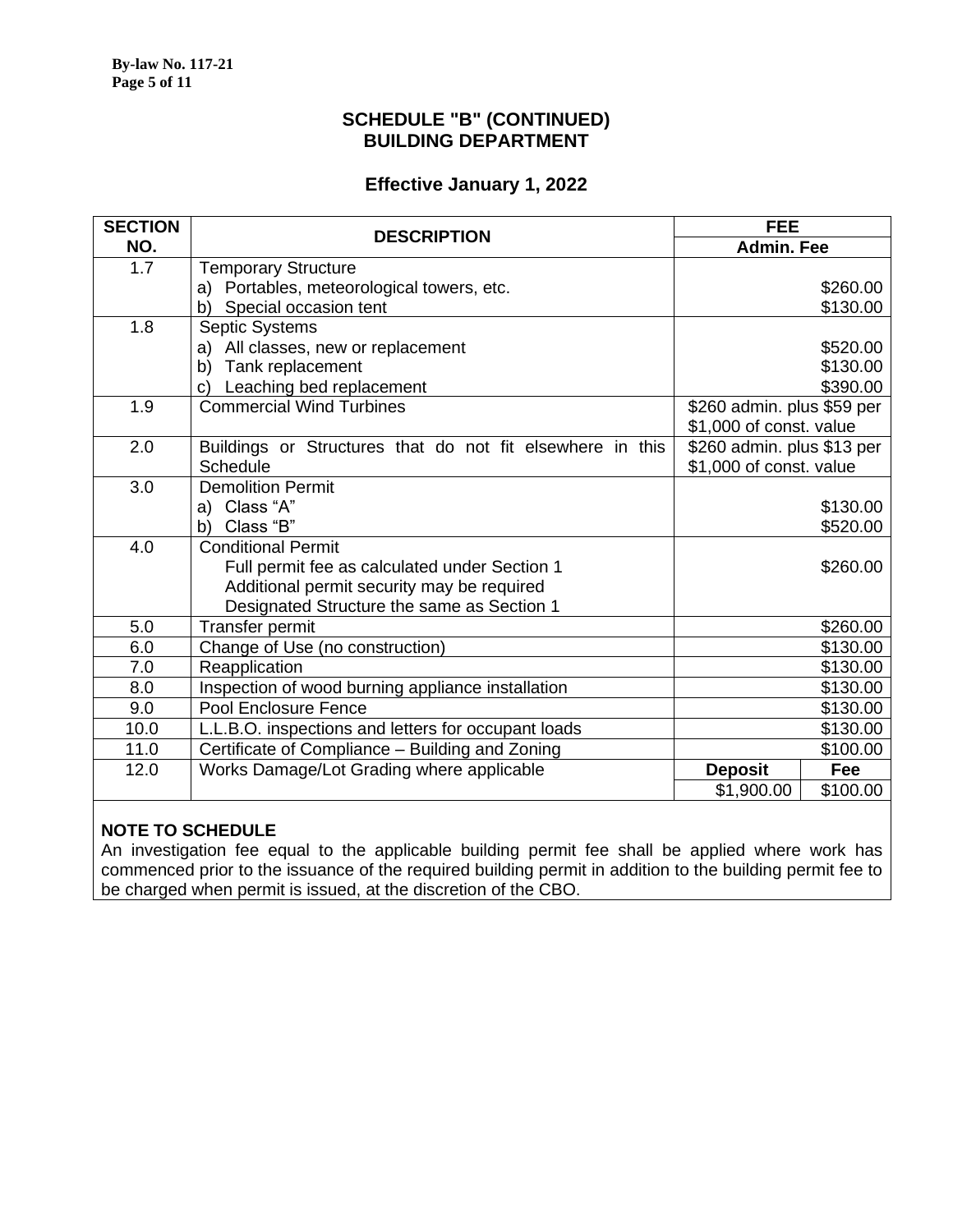## **SCHEDULE "C" CEMETERIES**

| <b>DESCRIPTION</b>                                                                                                    | <b>FEE</b>            |
|-----------------------------------------------------------------------------------------------------------------------|-----------------------|
| <b>SALES</b>                                                                                                          |                       |
| Single Grave $3\frac{1}{2}$ feet x 10 feet (plot \$780)                                                               | \$1,300.00            |
| (Care and Maintenance Fund included)                                                                                  |                       |
| (40% of selling price \$520)                                                                                          |                       |
|                                                                                                                       | \$1,350.00            |
| Single niche to accommodate two urns (Niche \$1,147.50)                                                               |                       |
| Care and Maintenance Fund (\$202.50)                                                                                  |                       |
| Scattering Garden (\$84.00)                                                                                           | \$140.00              |
| Care and Maintenance Fund (\$56.00)                                                                                   |                       |
| <b>INTERMENT/INURNMENT</b>                                                                                            |                       |
| Adult                                                                                                                 | \$900.00              |
| Child (12 & under)                                                                                                    | \$200.00              |
| Cremated remains in standard plot                                                                                     | \$300.00              |
| Double depth charge - extra                                                                                           | \$175.00              |
| Inurnment in niche                                                                                                    | \$200.00              |
| Scattering garden                                                                                                     | \$100.00              |
|                                                                                                                       |                       |
| Surcharges:                                                                                                           |                       |
| Saturday funerals until 12 noon & holidays - standard burial                                                          | \$365.00              |
| Saturday funerals until 12 noon & holidays - cremated remains & scattering                                            | \$240.00              |
| garden<br>Saturday funerals until 12 noon & holidays - niche                                                          | \$130.00              |
| Burials inurnments that occur outside the hours of $9$ a.m. $-3$ p.m. Mon-Fri                                         | \$125.00              |
| <b>DISINTERMENT</b>                                                                                                   |                       |
| <b>Disinterment</b>                                                                                                   | \$900.00              |
| <b>VAULT STORAGE</b>                                                                                                  |                       |
|                                                                                                                       | \$185.00              |
| <b>MONUMENT INSTALLATIONS</b>                                                                                         |                       |
| Staking fee                                                                                                           | \$50.00               |
| Monument care & maintenance fund:                                                                                     |                       |
| Flat marker (under 1,116.13 sq centimeters-173 sq inches)<br>Flat Marker (over 1,116.13 sq centimeters-173 sq inches) | <b>NIL</b><br>\$50.00 |
| Upright Marker (under 4 ft.)                                                                                          | \$200.00              |
| Upright Marker (over 4 ft.)                                                                                           | \$400.00              |
|                                                                                                                       |                       |
| <b>ADMINISTRATION</b>                                                                                                 |                       |
| <b>Transfer of Interment Rights</b>                                                                                   | \$50.00               |
| Research per hour                                                                                                     | \$50.00               |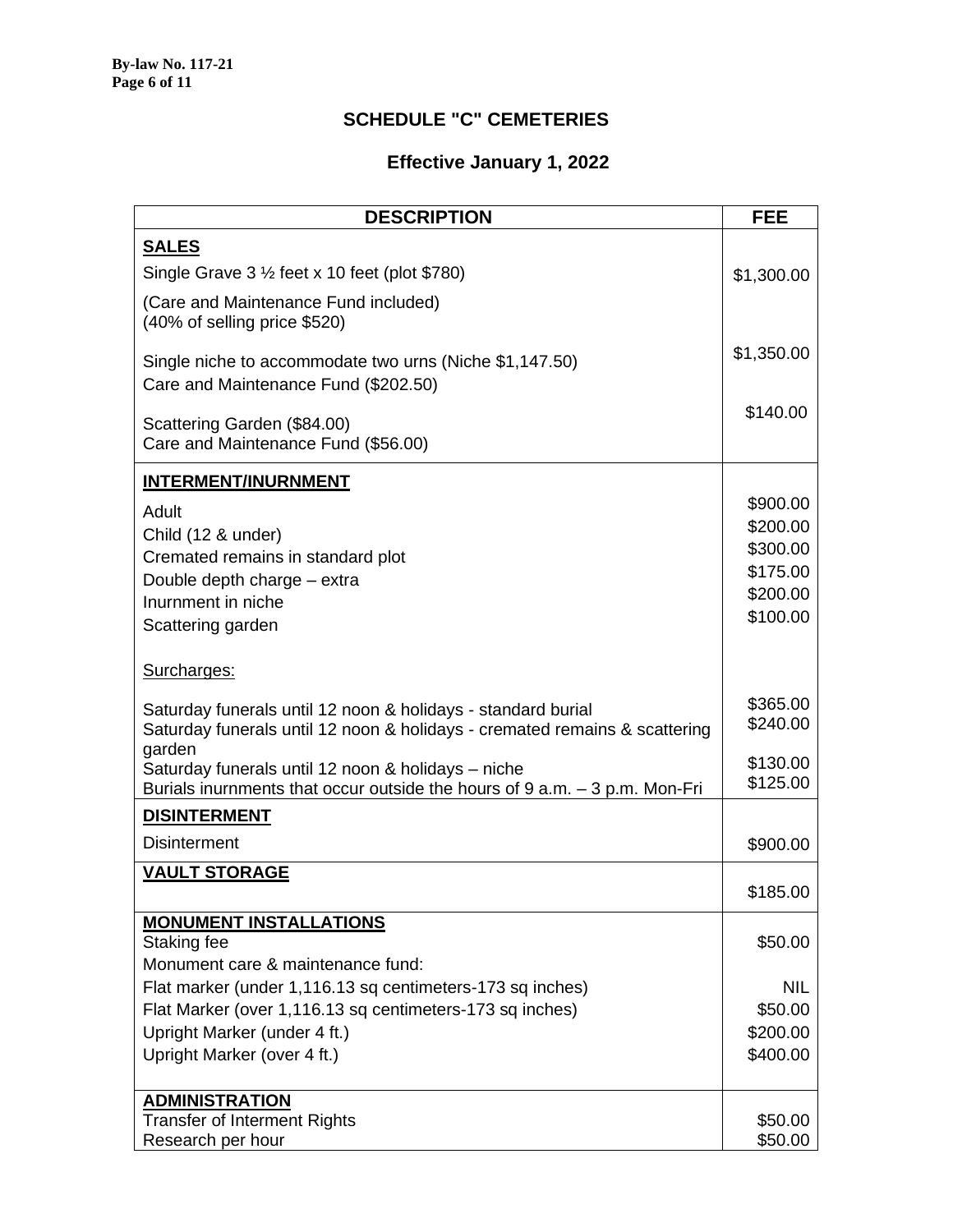### **SCHEDULE "D" FIRE/RESCUE**

| \$100.00                                                                                                                                                                                        |
|-------------------------------------------------------------------------------------------------------------------------------------------------------------------------------------------------|
| \$125.00                                                                                                                                                                                        |
| \$100.00<br>plus \$10.00 per unit                                                                                                                                                               |
| \$200.00<br>\$200.00                                                                                                                                                                            |
| \$477.00 per response unit for first<br>within the municipal boundary of the Township of Wellington<br>hour<br>and<br>\$238.50 per response unit for<br>each half hour thereafter               |
| <b>Current MTO Rates</b><br>\$477.00 per vehicle per hour<br>\$238.50 Per Half Hour thereafter                                                                                                  |
| Clean up costs to cover<br>materials used                                                                                                                                                       |
| <b>Plus</b>                                                                                                                                                                                     |
| Administration Fee of<br>\$50.00 per hour                                                                                                                                                       |
| \$477.00 per response unit for first<br>hour<br>and<br>\$238.50 per response unit for<br>each half hour thereafter<br><b>Plus</b><br>Administration Fee of<br>\$50.00 per hour per Fire-fighter |
| \$50.00 per hour per Fire-Fighter                                                                                                                                                               |
|                                                                                                                                                                                                 |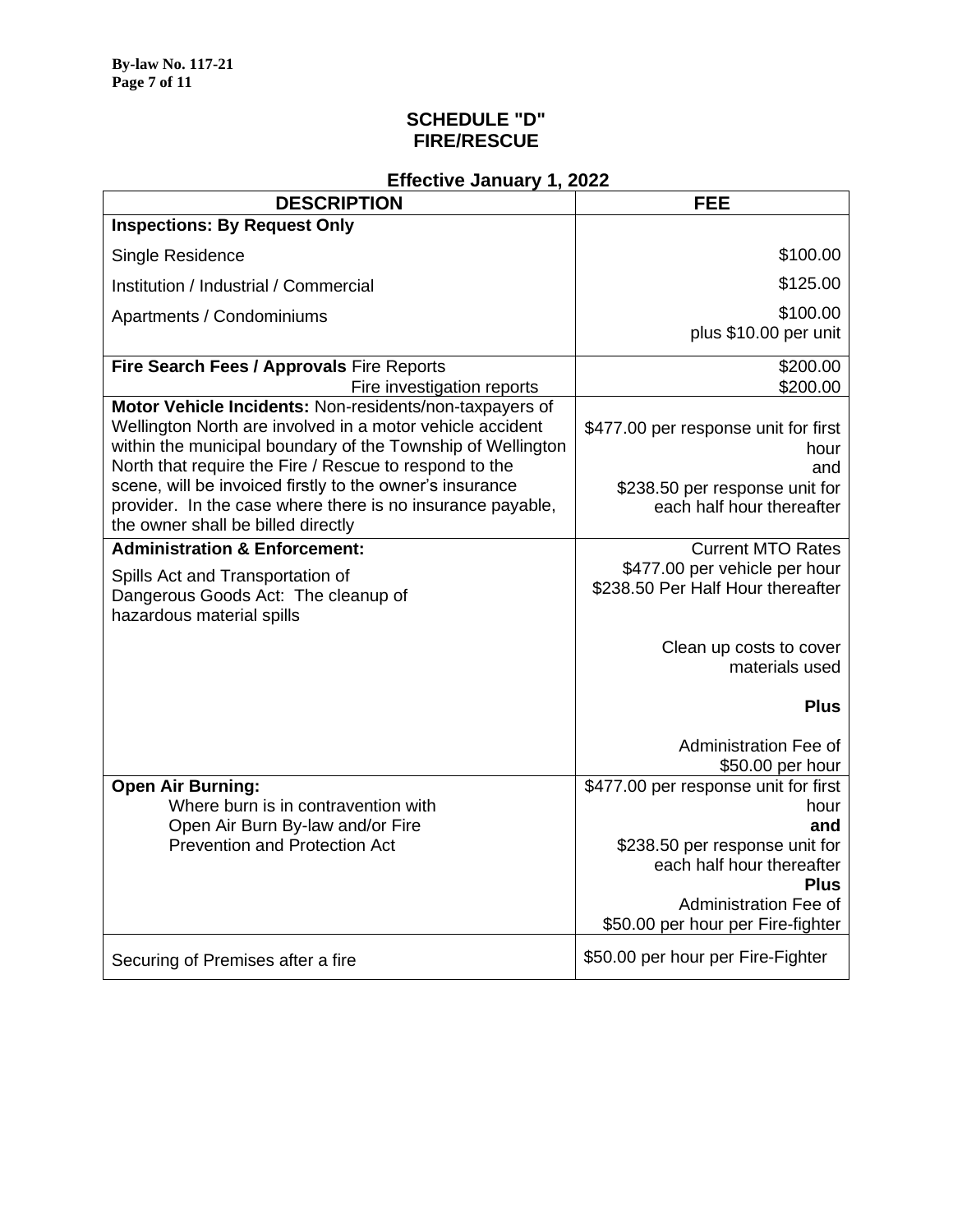#### **SCHEDULE "D" (CONTINUED) FIRE/RESCUE**

#### **Effective January 1, 2022**

| <b>DESCRIPTION</b>                                                                                                                                                                                                                                                                                                                                              | <b>FEE</b>                                                            |
|-----------------------------------------------------------------------------------------------------------------------------------------------------------------------------------------------------------------------------------------------------------------------------------------------------------------------------------------------------------------|-----------------------------------------------------------------------|
| <b>False Alarms:</b> The following procedures and fees shall apply<br>only when it has been determined at the discretion of the<br>responding officer of the Township of Wellington North Fire<br>Department that the false alarms were preventable. The<br>totals shall be calculated within each calendar year with each<br>year being considered separately. |                                                                       |
| First False Alarm - Warning                                                                                                                                                                                                                                                                                                                                     | n/c                                                                   |
| Second False Alarm                                                                                                                                                                                                                                                                                                                                              | n/c                                                                   |
| <b>Third False Alarm</b>                                                                                                                                                                                                                                                                                                                                        | \$600.00                                                              |
| Four or More False Alarms                                                                                                                                                                                                                                                                                                                                       | \$1,200.00                                                            |
| Fire Alarm Monitoring/Fire Watch                                                                                                                                                                                                                                                                                                                                | \$450.00 per vehicle per hour<br>\$255.00 per half hour<br>thereafter |
| Liquor Occupancy Permit Authority Have Jurisdiction Letter<br>to Alcohol and Gaming Commission                                                                                                                                                                                                                                                                  | \$150.00                                                              |
| Fire Safety Plan Review                                                                                                                                                                                                                                                                                                                                         | \$150.00                                                              |
| <b>Fire Extinguisher Training</b>                                                                                                                                                                                                                                                                                                                               | \$100.00 per hour                                                     |
| Mobile/Seasonal Vendors Inspection                                                                                                                                                                                                                                                                                                                              | \$25.00                                                               |
| Chemicals used to suppress or prevent fires or explosions<br>(often referred to as foam agents)                                                                                                                                                                                                                                                                 | \$75.00 per container                                                 |

#### **Extraordinary Expenses**

If Wellington North Fire responds to a fire or other emergency at a property and determines, or the Officer in Charge determines, that it is necessary to retain a private contractor, rent special equipment, or use consumable materials other than water, and medical supplies, in order to suppress or extinguish a fire, preserve property, prevent a fire from spreading, or otherwise control and eliminate an emergency, the property owner shall be charged the expenses incurred by Wellington North Fire for retaining a private contractor, renting special equipment and/or using consumable materials, as applicable.

If Wellington North Fire responds to a fire or other emergency at a property and incurs damage or contamination to equipment such as personal protective equipment, hoses or other nonconsumable materials that require cleaning and decontamination or replacement thereof, as a result of the service to suppress or extinguish a fire, preserve property, prevent a fire from spreading, or otherwise control and eliminate an emergency, the property owner shall be charged the expenses incurred by Fire & Emergency Services for cleaning and decontamination or replacement of equipment, as applicable, and shall be recovered as a fee under this By-law.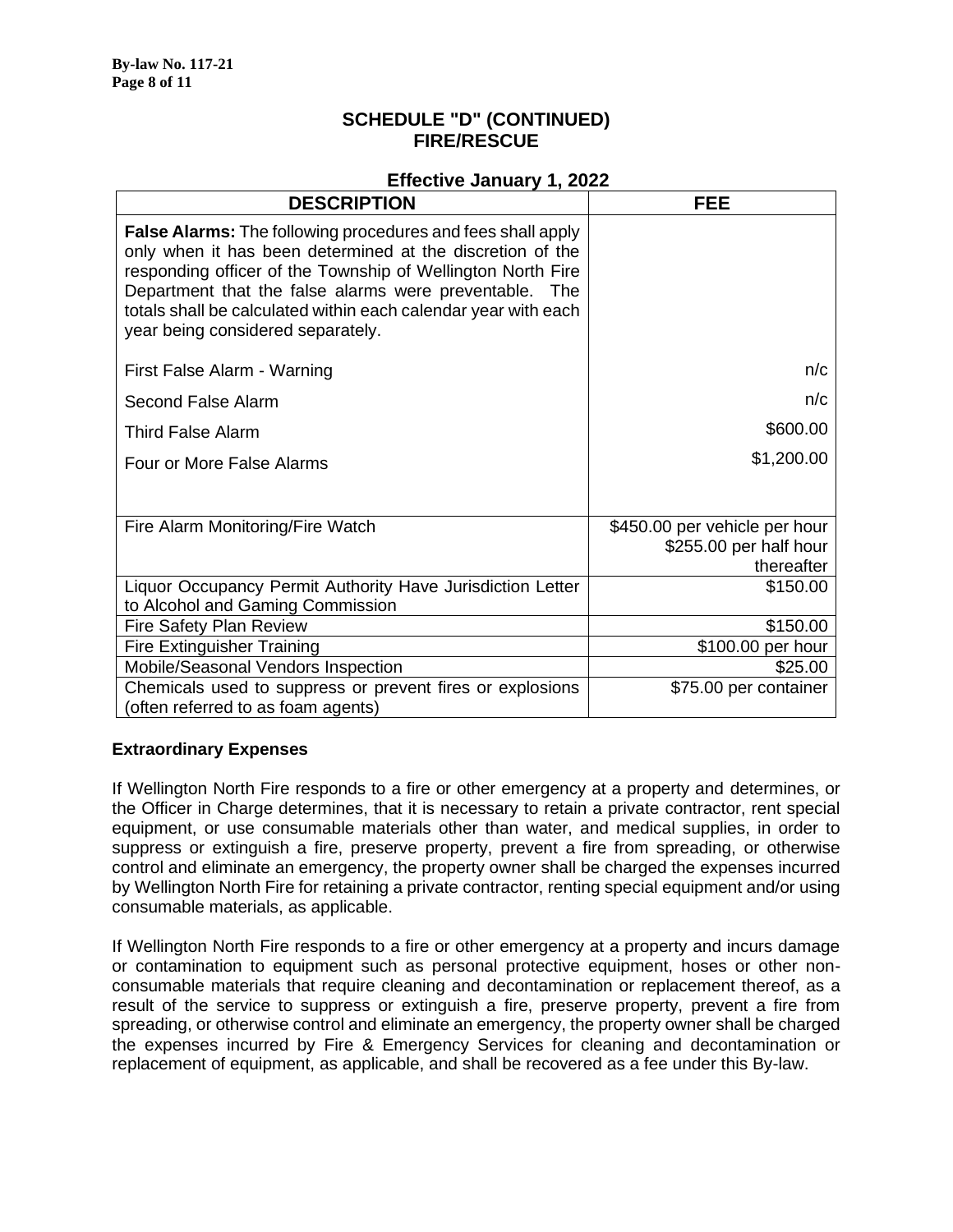### **SCHEDULE "E" LICENCING AND LOTTERIES**

| <b>DESCRIPTION</b>                                                                                                                  | <b>FEE</b>                                                             |
|-------------------------------------------------------------------------------------------------------------------------------------|------------------------------------------------------------------------|
| <b>Animal Control</b>                                                                                                               |                                                                        |
| <b>New Kennel Licence</b>                                                                                                           | \$500.00*                                                              |
| <b>Renewal of Kennel License</b>                                                                                                    | \$250.00*<br>*plus inspection fee charged by<br>animal control officer |
| Licensing a dog                                                                                                                     | \$20.00                                                                |
| Replacement tag                                                                                                                     | \$10.00                                                                |
| <b>Enumeration Charge</b>                                                                                                           | \$10.00                                                                |
| Impounding a Dog                                                                                                                    | \$150.00                                                               |
| Boarding Fees for an impounded dog /<br>day                                                                                         | \$25.00                                                                |
| Additional Charges may apply pursuant to the<br>Canine Control Bylaw                                                                |                                                                        |
| <b>Business Licensing Fees</b>                                                                                                      |                                                                        |
| <b>Food Vehicle Stand</b><br><b>Donation Box</b><br><b>Temporary Vendor</b><br>Replacement license<br><b>Administrative Penalty</b> | \$100.00<br>\$100.00<br>\$200.00<br>\$25.00<br>\$300.00                |
| Donation Box removal                                                                                                                | Actual cost of labour                                                  |

| <b>DESCRIPTION</b>          | <b>FEE</b>      |
|-----------------------------|-----------------|
| Lottery Licences            |                 |
| Raffle<br>$\bullet$         |                 |
| <b>Blanket</b><br>$\bullet$ | \$20.00         |
|                             | \$20.00         |
| <b>Bingo</b><br>$\bullet$   | \$20.00         |
| Other<br>$\bullet$          |                 |
|                             | \$20.00         |
| <b>Break Open Tickets</b>   | \$10.00 per box |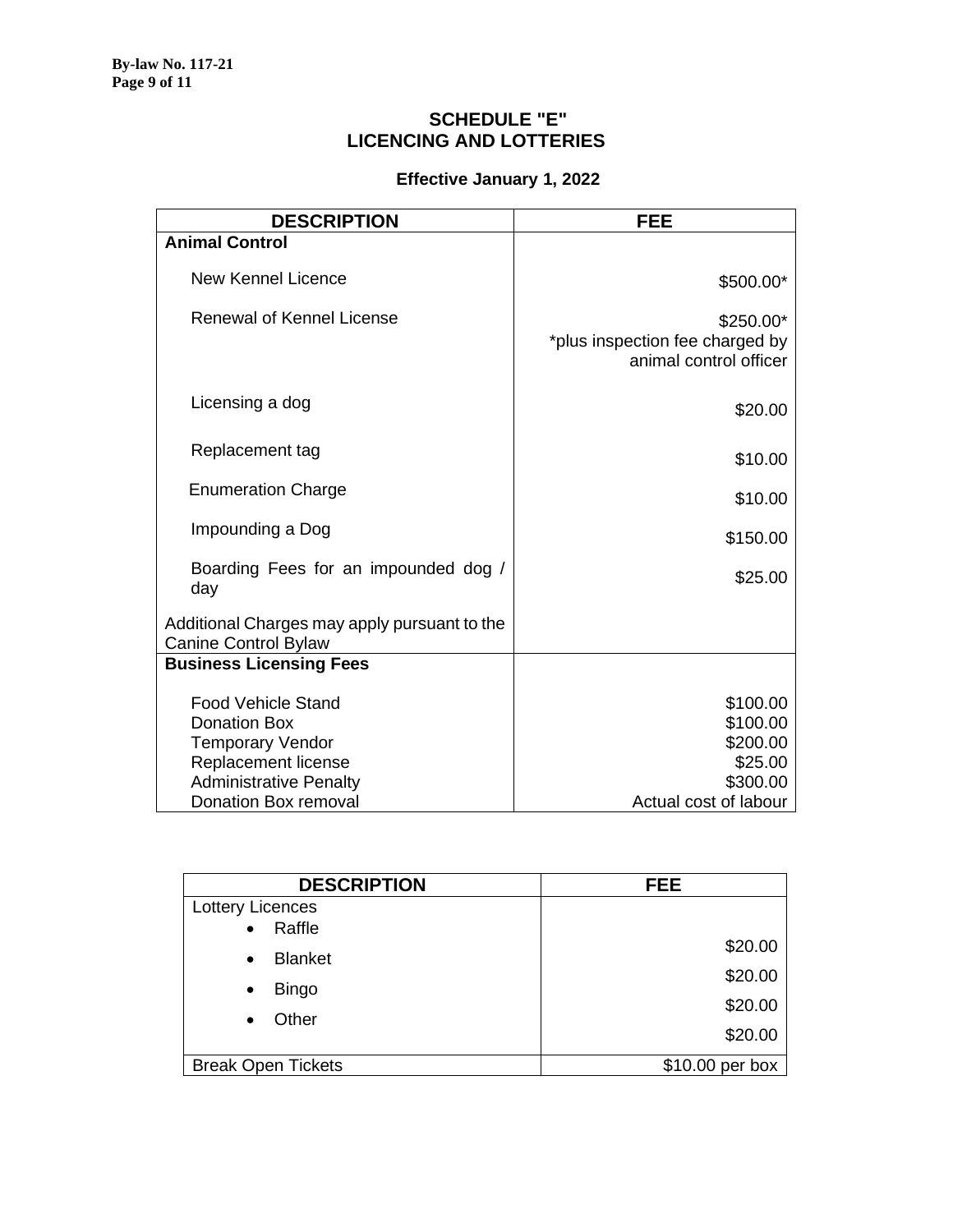#### **SCHEDULE "F" PLANNING Effective January 1, 2022**

| <b>DESCRIPTION</b>                         |                             | <b>FEE</b>                                |  |
|--------------------------------------------|-----------------------------|-------------------------------------------|--|
| Committee of Adjustment - Minor Variance   |                             | \$2,000.00                                |  |
| <b>Zoning Amendment</b>                    |                             | \$9,000.00                                |  |
| Pre-servicing Application                  | \$7,000.00                  |                                           |  |
| Holding Zone Removal By-law                |                             | \$1,000.00                                |  |
| Any other applications pursuant to the     |                             | \$1,000.00                                |  |
| provisions of the Planning Act             |                             |                                           |  |
| i.e. Consent Agreement                     |                             |                                           |  |
| <b>Certificate of Compliance</b>           | \$130.00                    |                                           |  |
| Plan of Subdivision/Condominium, Site Plan |                             |                                           |  |
| and Development Agreements                 |                             |                                           |  |
| Part Lot Control                           |                             | \$1,000.00                                |  |
| <b>Clearances for Severance Conditions</b> |                             | \$130.00                                  |  |
| Cash in Lieu of Parkland                   |                             | \$2,000.00 per lot or part lot            |  |
| Fee for services provided by Municipal     |                             | \$50.00 (per hour, per employee)          |  |
| employees                                  |                             |                                           |  |
| Copy of Zoning By-law                      | \$30.00                     |                                           |  |
|                                            | <b>DEPOSIT (refundable)</b> | <b>ADMINISTRATION (not</b><br>refundable) |  |
| Plan of Subdivision or Condominium         | \$15,000.00                 | \$10,000.00                               |  |
| New or Amendment including conditions of   |                             |                                           |  |
| approvals to both Wellington North and the |                             |                                           |  |
| County of Wellington                       |                             |                                           |  |
| Review of Draft Plan of Subdivision,       | \$5,000.00                  | \$6,000.00                                |  |
| Condominium or Official Plan Amendment     |                             |                                           |  |
| Site Plan Control Approval and Agreement   | \$3,500.00                  | \$2,000.00                                |  |
| Minor<br>$\bullet$                         |                             |                                           |  |
|                                            |                             |                                           |  |
| Site Plan Control Approval and Agreement   | \$6,000.00                  | \$3,000.00                                |  |
| Complex<br>$\bullet$                       |                             |                                           |  |
|                                            |                             |                                           |  |
| Site Plan Control Amendments               | \$700.00                    | \$300.00                                  |  |
|                                            |                             |                                           |  |
| Lot Grading/surface Works Security Deposit | \$1,900.00                  | \$100.00                                  |  |
|                                            |                             |                                           |  |
| Development Agreement                      | \$5,000.00                  | \$2,000.00                                |  |
|                                            |                             |                                           |  |

### **DEPOSITS**

- Deposits less the disbursement fees and third party fees will be refunded.
- Disbursements may include but are not limited to: postage, laminating, registration of documents and photocopying, faxing, etc.
- Third Party fees including, but are not limited to, planners, engineers, solicitors, township staff technical review, advertising of notices and similar costs.
- Every applicant for a planning matter referred to in Schedule "F" hereof shall make an application on forms provided by the Municipality and in addition shall sign a deposit agreement in the prescribed form and pay any applicable deposit to the Municipality.

The Clerk/Deputy Clerk and/or Treasurer/Deputy Treasurer are hereby authorized to execute the deposit agreement on behalf of the Township.